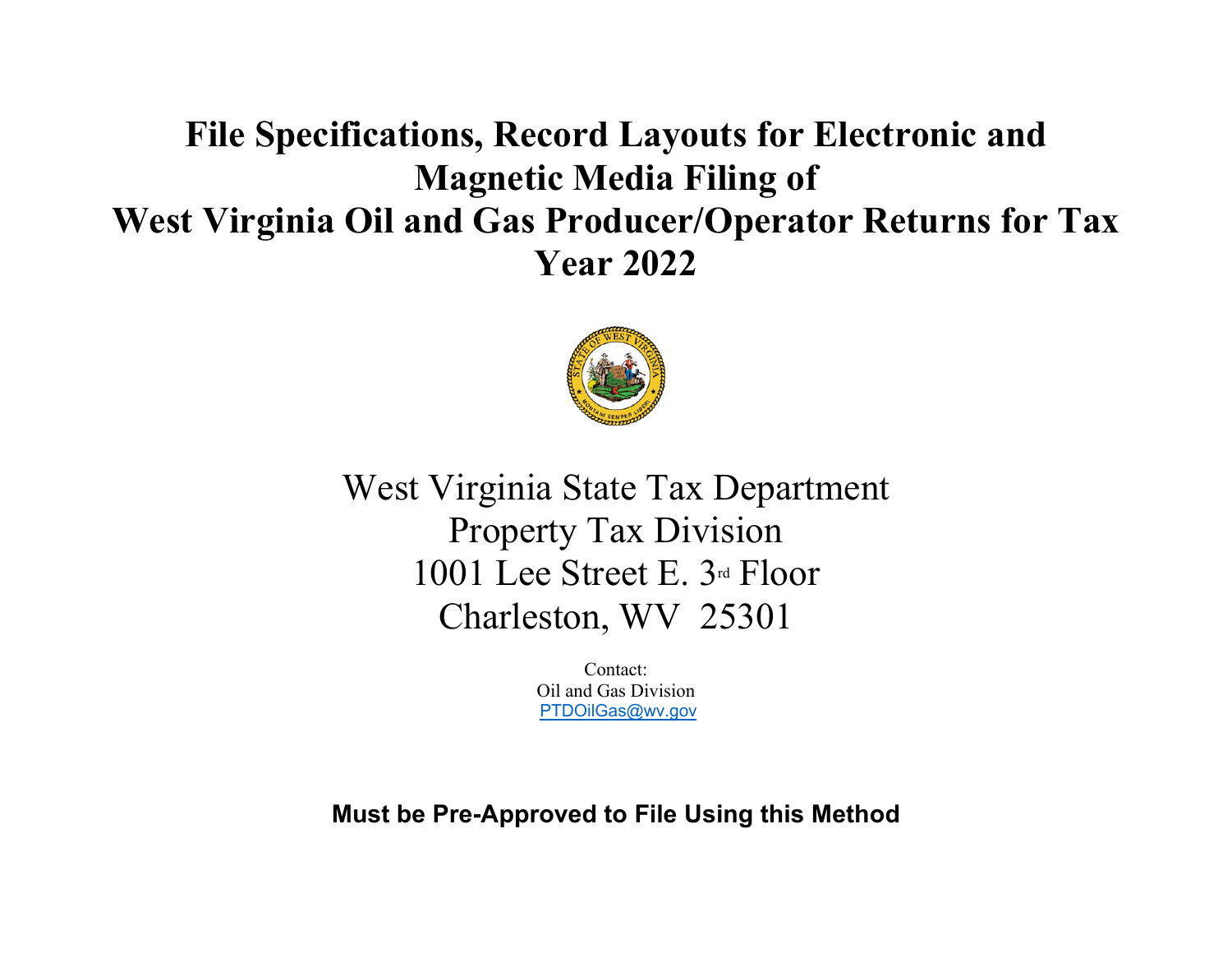Data must be submitted in a fixed-width ASCII file. The file consists of one header and three sections: schedule 1, schedule 2 and schedule 3. The header lists information for producers. Use keyword SCHEDULE # to indicate the start of a section. For example, SCHEDULE 1 indicates the beginning of section SCHEDULE 1. List all schedule 1 records following the keyword SCHEDULE 1. List all schedule 2 records following the keyword SCHEDULE 2. List all schedule3 records following the keyword SCHEDULE 3. All fields must be in the order as specified below.

#### **HEADER RECORD (NR 51 Screen)**

| Field | Identification    | Length | Position | Format      | Attribute       |
|-------|-------------------|--------|----------|-------------|-----------------|
| 01    | PRODUCER CODE     | 12     | 1:12     | <b>TEXT</b> | <b>REQUIRED</b> |
| 02    | PRODUCER NAME     | 40     | 13:52    | <b>TEXT</b> | <b>REQUIRED</b> |
| 03    | PRODUCER STREET   | 80     | 53:132   | <b>TEXT</b> | <b>REQUIRED</b> |
| 04    | PRODUCER CITY     | 40     | 133:172  | <b>TEXT</b> | <b>REQUIRED</b> |
| 05    | PRODUCER STATE    | 2      | 173:174  | <b>TEXT</b> | <b>REQUIRED</b> |
| 06    | PRODUCER ZIP      | 10     | 175:184  | <b>TEXT</b> | <b>REQUIRED</b> |
| 07    | DBA, ATTN., AGENT | 40     | 185:224  | <b>TEXT</b> | <b>OPTIONAL</b> |
| 08    | <b>PHONE</b>      | 25     | 225:249  | <b>TEXT</b> | <b>REQUIRED</b> |
| 12    | PRODUCER EMAIL    | 80     | 250:329  | <b>TEXT</b> | <b>REQUIRED</b> |
| 13    | <b>TAX YEAR</b>   | 4      | 330:333  | <b>NUM</b>  | <b>REQUIRED</b> |

#### **SCHEDULE 1 RECORD (NR 21 Screen)**

|                | Field Identification                                                        | Length         | Position                 | Format                                  | Attribute                                             |
|----------------|-----------------------------------------------------------------------------|----------------|--------------------------|-----------------------------------------|-------------------------------------------------------|
| 01<br>02<br>03 | <b>COUNTY</b><br>NRA#<br><b>WELL/LEASE NAME</b>                             | 10<br>40       | 1:2<br>3:12<br>13:52     | <b>NUM</b><br><b>NUM</b><br><b>TEXT</b> | <b>REQUIRED</b><br><b>REQUIRED</b><br><b>REQUIRED</b> |
| 04             | PRODUCER CODE                                                               | 12             | 53:64                    | <b>TEXT</b>                             | <b>REQUIRED</b>                                       |
| 05<br>06<br>07 | <b>LAND BOOK ACREAGE</b><br><b>LEASE ACREAGE</b><br><b>SERIAL# OF METER</b> | 10<br>10<br>40 | 65:74<br>75:84<br>85:124 | <b>NUM</b><br><b>NUM</b><br><b>NUM</b>  | <b>OPTIONAL</b><br><b>OPTIONAL</b><br><b>OPTIONAL</b> |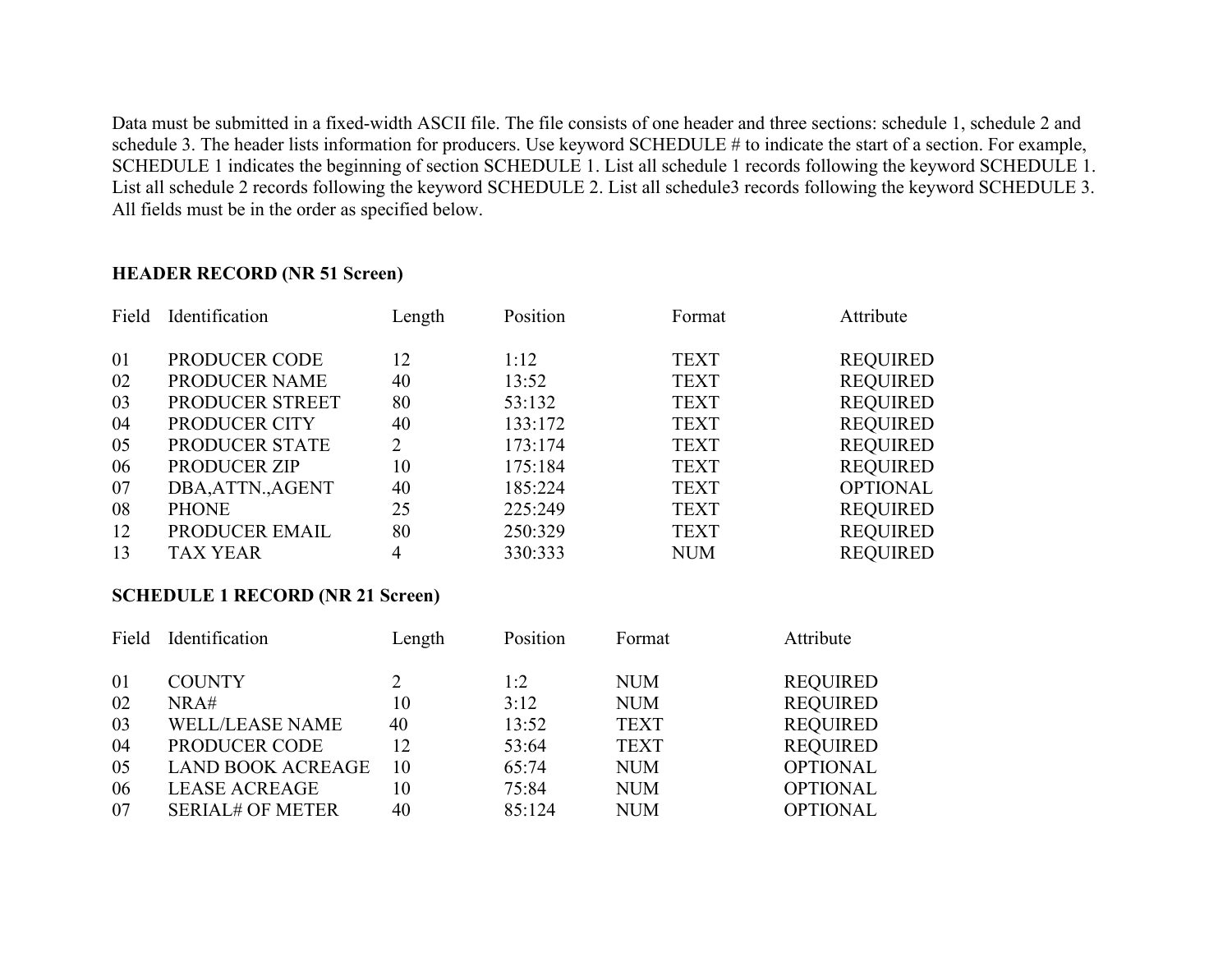| 08 | <b>METER STREET</b> | 80 | 125:204 | <b>TEXT</b> | <b>OPTIONAL</b> |
|----|---------------------|----|---------|-------------|-----------------|
| 09 | <b>METER CITY</b>   | 40 | 205:244 | TEXT        | OPTIONAL        |
| 10 | METER STATE         |    | 245:246 | <b>TEXT</b> | <b>OPTIONAL</b> |
| 11 | <b>METER ZIP</b>    | 10 | 247:256 | NUM         | OPTIONAL        |

# **SCHEDULE 2 RECORD (NR 26 Screen)**

| Field | Identification           | Length         | Position | Format          | Attribute       |
|-------|--------------------------|----------------|----------|-----------------|-----------------|
|       |                          |                |          |                 |                 |
| 01    | <b>COUNTY</b>            | $\overline{2}$ | 1:2      | <b>NUM</b>      | <b>REQUIRED</b> |
| 02    | NRA#                     | 10             | 3:12     | <b>NUM</b>      | <b>REQUIRED</b> |
| 03    | <b>WELL STATUS</b>       | 1              | 13:13    | <b>TEXT</b>     | <b>REQUIRED</b> |
| 04    | API#                     | 10             | 14:23    | <b>TEXT</b>     | <b>REQUIRED</b> |
| 04    | PRODUCING NGLS           |                | 24:24    | <b>TEXT</b>     | <b>OPTIONAL</b> |
| 05    | <b>INITIAL PROD DATE</b> | 8              | 25:32    | <b>MMDDYYYY</b> | <b>REQUIRED</b> |
| 06    | <b>TOTAL BBL</b>         | 8              | 33:40    | <b>NUM</b>      | <b>REQUIRED</b> |
| 07    | <b>TOTAL MCF</b>         | 8              | 41:48    | <b>NUM</b>      | <b>REQUIRED</b> |
| 08    | <b>TOTAL NGL</b>         | 8              | 49:56    | <b>NUM</b>      | <b>REQUIRED</b> |
| 09    | <b>TOTAL OIL RECEIPT</b> | 10             | 57:66    | <b>NUM</b>      | <b>REQUIRED</b> |
| 10    | <b>TOTAL GAS RECEIPT</b> | 10             | 67:76    | <b>NUM</b>      | <b>REQUIRED</b> |
| 11    | <b>TOTAL NGL RECEIPT</b> | 10             | 77:86    | <b>NUM</b>      | <b>REQUIRED</b> |
| 12    | <b>TOTAL OIL EXPENSE</b> | 10             | 87:96    | <b>NUM</b>      | <b>REQUIRED</b> |
| 13    | <b>TOTAL GAS EXPENSE</b> | 10             | 97:106   | <b>NUM</b>      | <b>REQUIRED</b> |
| 14    | <b>TOTAL NGL EXPENSE</b> | 10             | 107:116  | <b>NUM</b>      | <b>REQUIRED</b> |
| 15    | <b>WORKING INTEREST</b>  | 10             | 117:126  | <b>NUM</b>      | <b>REQUIRED</b> |
|       | OIL RECEIPT              |                |          |                 |                 |
| 16    | <b>WORKING INTEREST</b>  | 10             | 127:136  | <b>NUM</b>      | <b>REQUIRED</b> |
|       | <b>GAS RECEIPT</b>       |                |          |                 |                 |
| 17    | <b>WORKING INTEREST</b>  | 10             | 137:146  | <b>NUM</b>      | <b>REQUIRED</b> |
|       | <b>NGL RECEIPT</b>       |                |          |                 |                 |
| 18    | <b>FORMATION</b>         | 4              | 147:150  | <b>NUM</b>      | <b>REQUIRED</b> |
| 19    | DAYS IN PRODUCTION       | $\overline{3}$ | 151:153  | <b>NUM</b>      | <b>OPTIONAL</b> |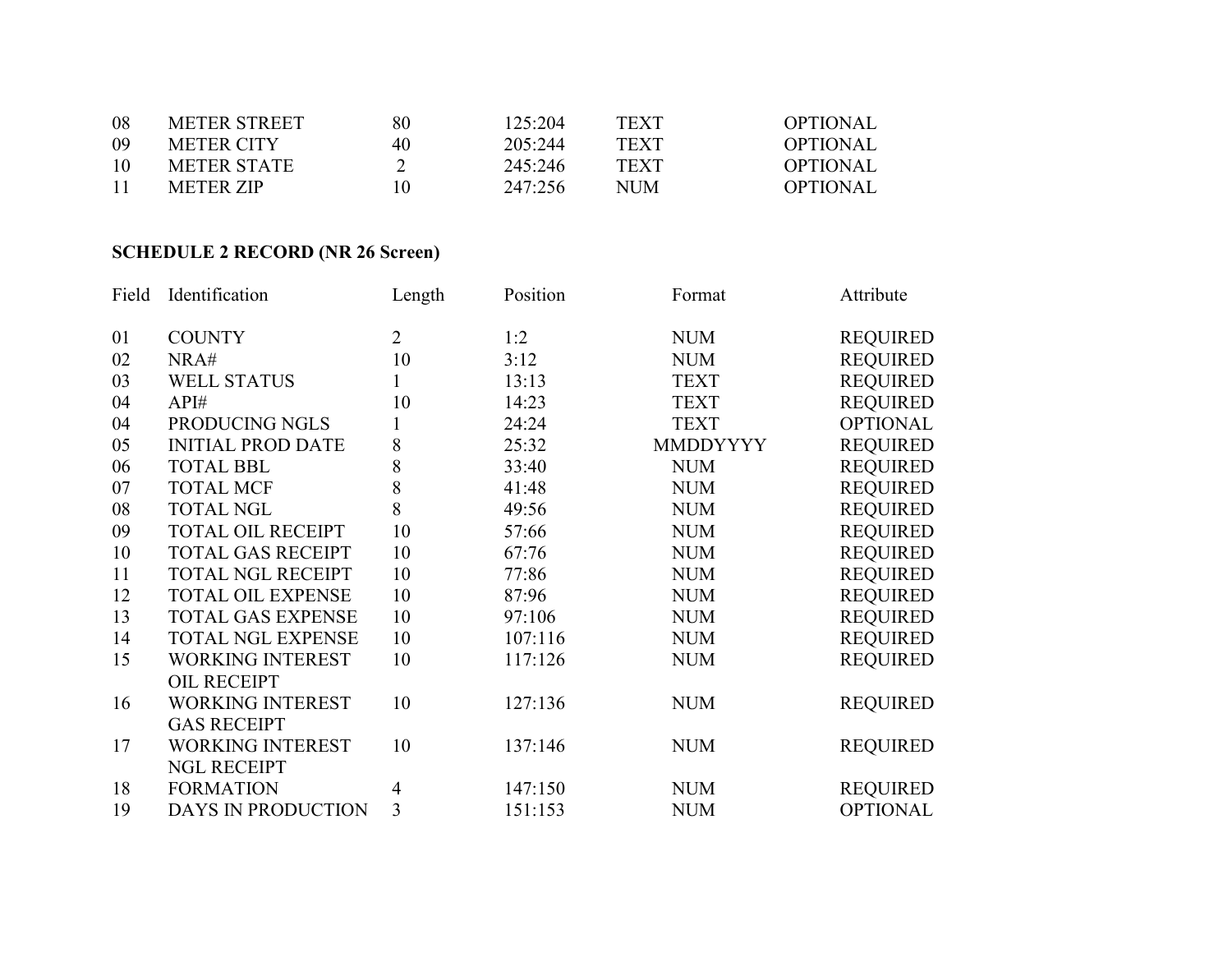#### **SCHEDULE 3 RECORD (NR 11 Screen)**

| Field | Identification            | Length | Position | Format      | Attribute       |
|-------|---------------------------|--------|----------|-------------|-----------------|
|       |                           |        |          |             |                 |
| 01    | <b>COUNTY</b>             | 2      | 1:2      | <b>NUM</b>  | <b>REQUIRED</b> |
| 02    | NRA#                      | 10     | 3:12     | <b>NUM</b>  | <b>REQUIRED</b> |
| 03    | <b>OWNER'S NAME</b>       | 40     | 13:52    | <b>TEXT</b> | <b>REQUIRED</b> |
| 04    | <b>OWNER'S STREET</b>     | 80     | 53:132   | <b>TEXT</b> | <b>REQUIRED</b> |
| 05    | <b>OWNER'S CITY</b>       | 40     | 133:172  | <b>TEXT</b> | <b>REQUIRED</b> |
| 06    | <b>OWNER'S STATE</b>      | 2      | 173:174  | <b>TEXT</b> | <b>REQUIRED</b> |
| 07    | <b>OWNER'S ZIP</b>        | 10     | 175:184  | <b>TEXT</b> | <b>REQUIRED</b> |
| 08    | <b>OWNER SSN (LAST 4)</b> | 4      | 185:188  | <b>TEXT</b> | <b>REQUIRED</b> |
| 09    | <b>OWNER CODE</b>         | 10     | 189:198  | <b>TEXT</b> | <b>REQUIRED</b> |
| 10    | <b>CODE</b>               | 2      | 199:200  | <b>TEXT</b> | <b>REQUIRED</b> |
| 11    | <b>DECIMAL INTEREST</b>   | 10     | 201:210  | <b>NUM</b>  | <b>OPTIONAL</b> |
| 12    | <b>INCOME</b>             | 10     | 211:220  | <b>NUM</b>  | <b>REQUIRED</b> |

#### **WELL STATUS CODES:**

(A) Active

(P) Plugged prior to July 1 of the current year

(S) Shut in or volumes not sold for the entire past calendar year

(E) Enhanced for an oil well involved in enhanced recovery

(Z) Horizontal Marcellus/Utica

(L) Horizontal other than Marcellus/Utica or Coalbed Methane

(M) Vertical Marcellus/Utica

(C) Vertical Coalbed methane

(B) Began production after being shut-in the previous year

(F) Flat rate royalty

(H) Home use ONLY (no income reported or royalties paid)